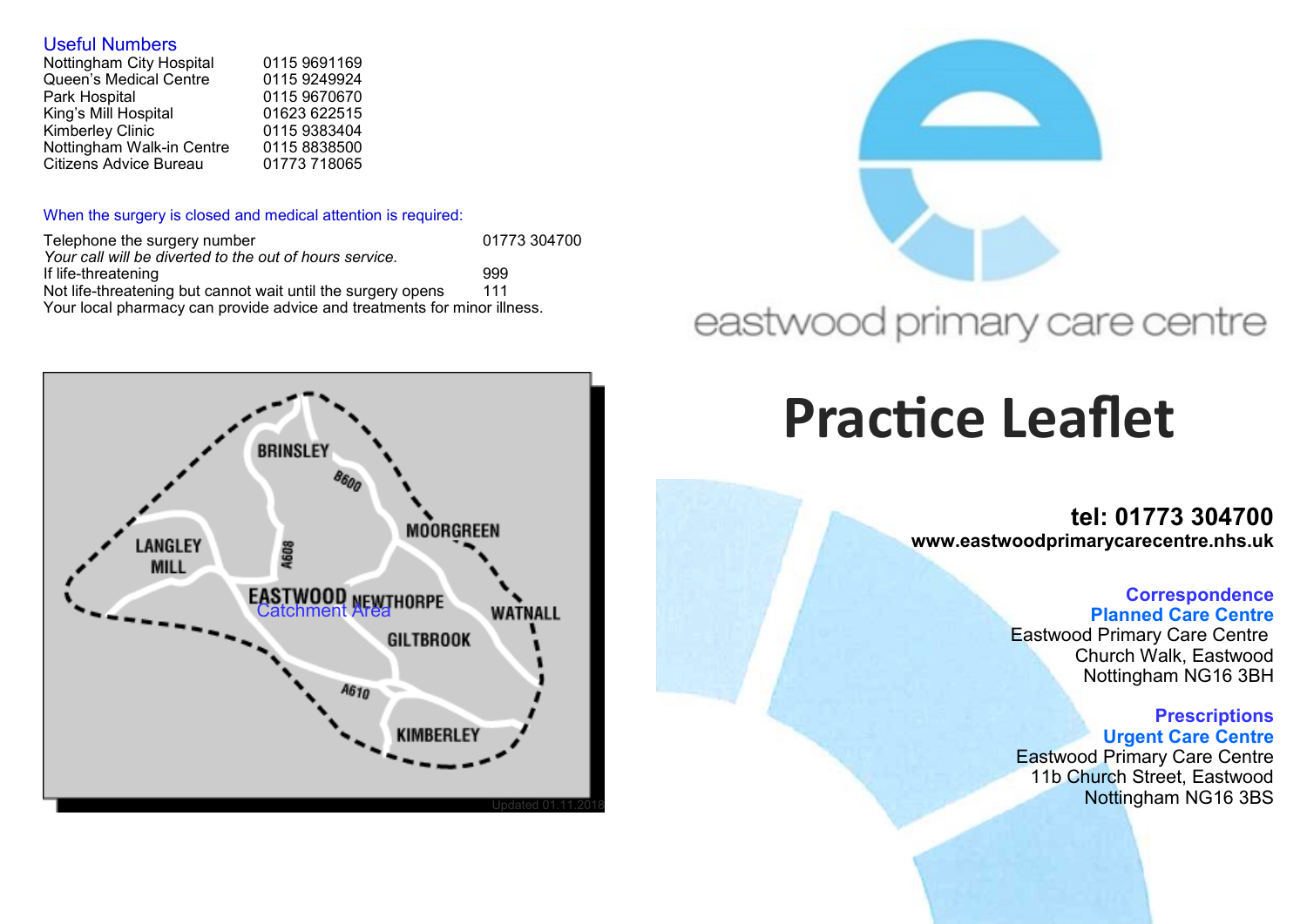#### **WELCOME TO EASTWOOD PRIMARY CARE CENTRE**

#### **Opening Times**

|           | <b>Planned Care Centre</b> | <b>Urgent Care Centre</b> |
|-----------|----------------------------|---------------------------|
| Monday    | 7.00am-7.30pm              | 8.00am-6.30pm             |
| Tuesday   | 7.00am-6.30pm              | 8.00am-6.30pm             |
| Wednesday | 7.00am-6.30pm              | 8.00am-6.30pm             |
| Thursday  | 8.00am-6.30pm              | 8.00am-6.30pm             |
| Friday    | 8.00am-6.30pm              | 8.00am-6.30pm             |
| Saturday  | Check for open hours       | Closed                    |
| Sunday    | Check for open hours       | Closed                    |

#### **When the Surgery is Closed**

Ring the usual Surgery telephone number **01773 304700**. Your call will be directed to the out of hours emergency doctor.

#### **How To Book An Appointment**

All of the Eastwood Primary Care Doctors work across both Church Street and Church Walk sites (in rotation). When telephoning the Surgery select:

**Option 1** for an Urgent Appointment **Option 2** for Planned Care and General Enquiries

#### Urgent Care Centre (Church Street site) - Telephone option 1

**Urgent Appointments: Requests for urgent appointments will be assessed and** appointments/treatment allocated as appropriate by the on-call GPs at the Church Street site on the day.

Following your request for an urgent appointment (to be seen on the day), the doctor will ring you back to take further details of your problem. Ensure you have given the telephone number you wish to be contacted and have your phone with you to receive the call from the doctor. The doctor will attempt to ring you 2 times. If this is unsuccessful, you will need to log the request to the surgery again. When the doctor rings you, he/she will inform you of arrangements regarding your care. **Urgent appointments take place on the Church Street site.**

#### Planned Care Centre (Church Walk site) - Telephone option 2

**Routine Appointments take place in the Planned Care Centre**. You will be able to make a routine appointment with the doctor of your choice.

#### Home Visits

These should be requested before 10.00am on the day, These are reserved for patients who are genuinely too ill to attend surgery. Please remember, a doctor can see 4 patients in surgery in the time taken to do one visit.

#### **Emergencies**

For life-threatening emergencies (e.g. severe chest pain, collapse, unconsciousness or severe bleeding) dial **999** for an ambulance immediately.

#### Comments, Suggestions and Complaints

#### **Comment and Suggestions:**

We always welcome patients' suggestions and will consider them. Suggestion slips are available at the reception for you to complete and hand in or post in one of the suggestion boxes/letter boxes in the waiting room. Please note, this is not a complaints process.

#### **Making a Complaint:**

We strive to provide a good service. If, however, you have any complaints or concerns about any aspect of the practice, please speak in the first instance to a member of the reception team. If they are unable to resolve your complaint, please speak or write to the Practice Manager.

#### **Complaining on behalf of someone else:**

We keep strictly to the rules of medical confidentiality. If you are not the patient, but are complaining on their behalf, you must have their permission to do so. An authority signed by the person concerned will be needed, unless they are incapable (because of illness or infirmity) of providing this. A Third Party Consent Form is provided.

#### **What we will do:**

We will acknowledge your complaint within 3 working days and aim to have fully investigated within 10 working days of the date it was received. If we expect it to take longer we will explain the reason for the delay and tell you when we expect to finish. When we look into your complaint, we will investigate the circumstances; make it possible for you to discuss the problem with those concerned; make sure you receive an apology if this is appropriate, and take steps to make sure any problem does not arise again.

You will receive a final communication setting out the result of any practice investigations.

#### **Taking it further:**

If you remain dissatisfied with the outcome you may refer the matter to: The Parliamentary and Health Service Ombudsman Millbank Tower Millbank London SW1P 4QP Tel 0345 0154033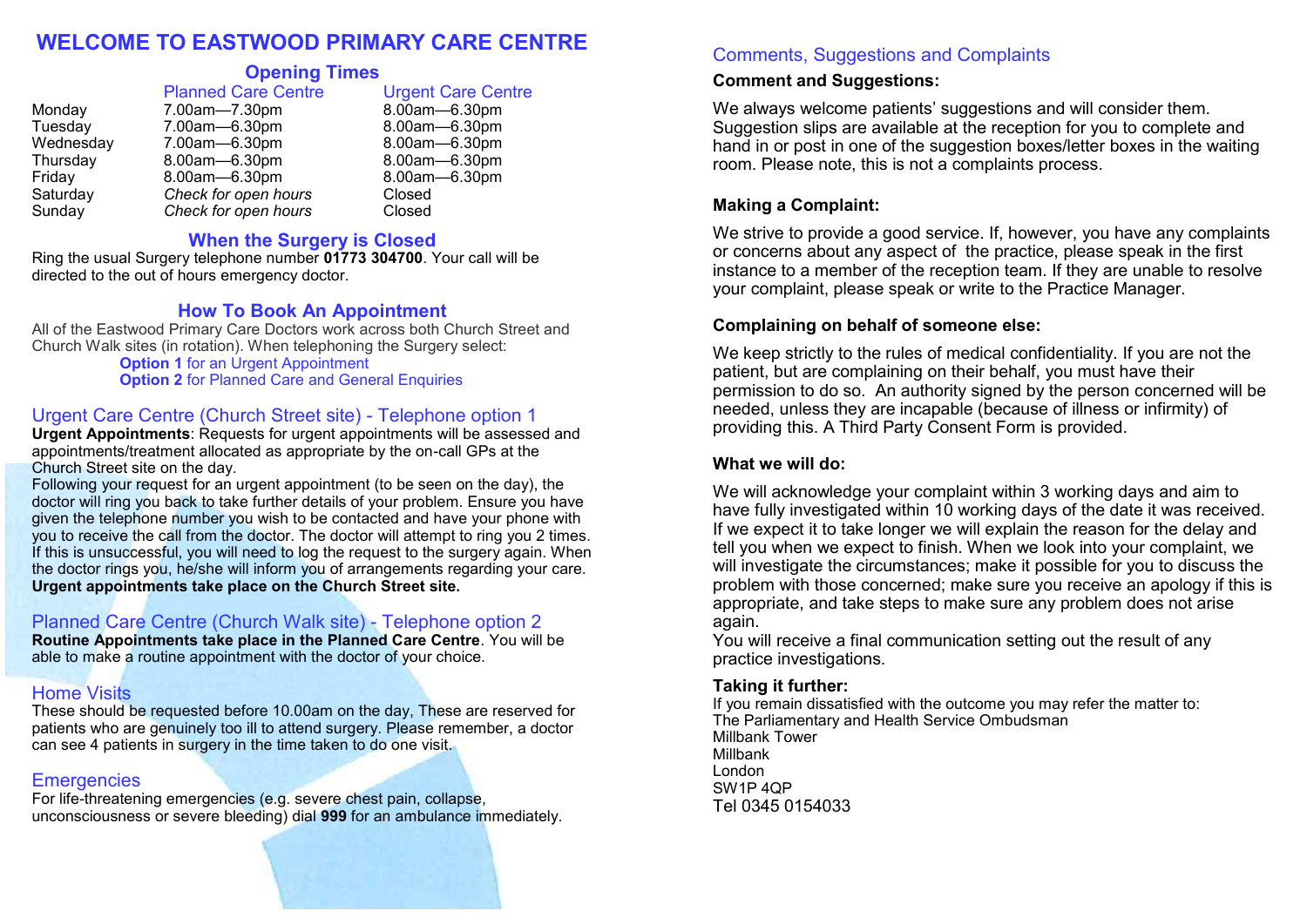#### Sick Notes

You can self-certify for the first 7 days of sickness (including weekends) and do not need to see a doctor. If you are unable to return to work after this, you will need a "Fit Note" signed by a GP.

If employers insist on a sick note during the first week of illness, this will be in the form of a private note, following a written application by the employer with the patient's consent (i.e. declaration and signature). There is a charge for this.

#### Non-NHS Fees

Not all services provided by the practice are NHS services or free of charge. Private letters, statements, reports, insurance/solicitor reports and pro formas and some vaccinations incur a fee. *Please refer to the list at reception/on our website or ask for further details.*

#### Patient Participation Group

We are a small group of registered patients who are a link between the patients and the practice. We meet up regularly with the practice and aim to offer a patient perspective to the practice to ensure all views are heard/considered. The practice sometimes uses us as a sounding board regarding changes/new services being implemented. If you wish to discuss practice aspects with us, ask reception for details.

#### Carers—Do you look after someone unpaid?

If you are currently providing unpaid care, help or support to another person who, due to disability, frailty, illness and/or vulnerability, cannot manage in the community without your help, please let us know.

Carers can be any age and need not necessarily live in the same household as the person they care for. Carers may be in receipt of carer's allowance but otherwise undertake caring without payment.

Further information on available services and support for carers can be found on our carers' noticeboard in the waiting room or ask to speak to our Carer Lead.

#### Eastwood Memory Café

Eastwood Memory Café is a not for profit organisation helping those affected by dementia and their carers to live well. We meet once a month at Plumptre Hall in Eastwood on the 2nd Tuesday of the month from 12.30-3pm, the cost is £1 per person (no charge for care/nursing home staff).

A warm welcome is guaranteed and we offer a variety of entertainment and activities along with carer support, information and signposting, as well as the opportunity to enjoy a relaxing treatment with our Holistic Therapist. Many other additional events run alongside this, such as regular meet-ups at a local pub, bowling, fun exercise, crafts and singing groups, as well as trips to the theatre and days out. For more information please phone 07847 716759 or ask to speak to our Carer Champion.

## Doctors (partners)<br>Dr Fere Akbari (female)

**Dr Fere Akbari (female)** MD (Iran) 1997 MRCGP DFSRH DRCOG<br>**Dr Nicole Atkinson (female)** BMEDSCI (Nottingham) 2002 BM DS DR Dr Nicole Atkinson (female) BMEDSCI (Nottingham) 2002 BM DS DRCOG **Dr Mark Dickson (male)** MB ChB (Leeds) 1992 MRCGP DRCOG DCCH<br>**Dr Thankam Dickson (female)** MB ChB (Leeds) 1992 MRCGP DRCOG DESRE MB ChB (Leeds) 1992 MRCGP DRCOG DFSRH **Dr Kelvin Lim (male)** MB BS (Nottingham) 1986 BMEDSCI MRCGP<br> **Dr Paul Scullard (male)** BMEDSCI (Nottingham) BM BS MRCGP DCH BMEDSCI (Nottingham) BM BS MRCGP DCH DRCOG 2005 Dr Subramaniam Sivan (male) MB BS (India) 1993 LRCP LRFCS LRCP&S Dr Hersad Vaghela (male) MB BS (London) 1997 MRCS MRCGP MRCSEd

BSc DLO DRCOG DFSRH

### Doctors (other)<br>Salaried GP

Salaried GP Dr Syed Zaidi

Dr Beth Homer Salaried GP Dr Marcia Clark Salaried GP **Dr Summer Scullard**<br>
Salaried GP **Dr Sophie Walker** Salaried GP Dr Sophie Walker Dr Jenny Dickinson

GP Registrars Eastwood Primary Care Centre is a training practice. Registrars are qualified doctors and are in post at the practice between 4-12 months. They can prescribe and refer for hospital appointments.

## **Healthcare Team**<br>Clinical Pharmacist

Clinical Pharmacist **Nisha Desai MPharms**<br>Advanced Nurse Practitioners Rachel Thorne / Frica I Senior Nurses Sue Lodge / Karen Hodgkiss Practice Nurses Health Care Assistants Phlebotomists

Rachel Thorpe / Erica Pearson

Eastwood Primary Care Centre sometimes also uses locum services for some clinicians (Advanced Nurse Practitioners / Health Care Assistants / Doctors).

#### Practice Team

Managing Partner **Alison Rounce** Practice Manager **Anita Smith** Finance Manager Sarah Petter Dispensary Manager **Libby Chamberlain** 

Reception Managers Sarah Delicate / Teresa Leary Administration Managers Maggie Murphy / Debbie Brookes

In addition to the above leads at Eastwood Primary Care Centre, we have a team of secretaries, summarisers, data input clerks, office assistants, prescribing clerks, dispensers and receptionists.